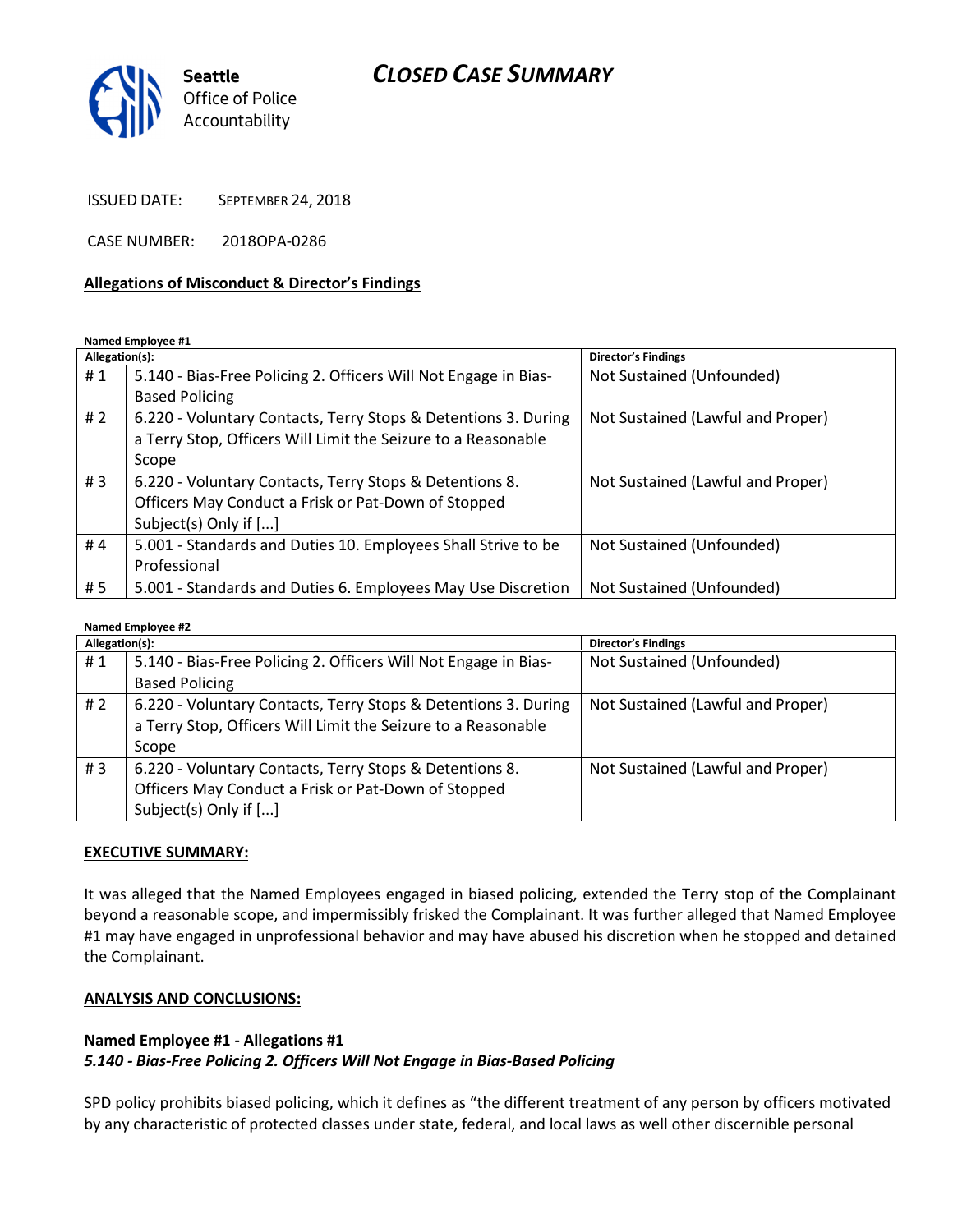

Seattle Office of Police Accountability

## CLOSE CASE SUMMARY

OPA CASE NUMBER: 2018OPA-0286

characteristics of an individual." (SPD Policy 5.140.) This includes different treatment based on the race of the subject. (See id.)

Named Employee #1 (NE#1), who was a student officer on the date in question, stopped the Complainant for jaywalking. NE#1 reported that he viewed the Complainant cross a street against the traffic signal. NE#1 was with his Field Training Officer, Named Employee #2 (NE#2). At his OPA interview, NE#1 stated that NE#2 informed him of the violation and he made the stop.

Both officers were equipped with In-Car Video (ICV) and Body Worn Video (BWV). The Complainant jay-walking across the street was captured on ICV. The stop, itself, and the officers' entire interaction with the Complainant was captured on BWV.

During the stop and detention, the Complainant alleged that the law enforcement action directed towards him was based on bias. The officers reported this allegation to a supervisor and a Bias Review was completed. The chain of command did not find any evidence of bias. Lastly, the Complainant was determined to have violated the law by jaywalking by the Seattle Municipal Court, which entered a finding of committed against him.

Both of the Named Employees denied that their actions were based on bias. They stated that, instead, they stopped and detained the Complainant solely based on the fact that he acted contrary to the law when he jay-walked.

Based on my review of the record, I find insufficient evidence to determine that the officers acted due to bias. The Department video conclusively established that the Complainant jay-walked and that, accordingly, there was a legal justification to detain him. I further note that the Complainant did not cooperate with OPA's attempts to interview him. As such, he has proffered no evidence to prove that biased policing occurred. For these reasons, I recommend that this allegation be Not Sustained – Unfounded as against both Named Employees.

Recommended Finding: Not Sustained (Unfounded)

### Named Employee #1 - Allegation #2

### 6.220 - Voluntary Contacts, Terry Stops & Detentions 3. During a Terry Stop, Officers Will Limit the Seizure to a Reasonable Scope

SPD Policy 6.220-POL-3 requires that officers limit a seizure to a reasonable scope. The policy further states that: "Actions that would indicate to a reasonable person that they are being arrested or indefinitely detained may convert a Terry stop into an arrest requiring probable cause or an arrest warrant." (SPD Policy 6.200-POL-3.)

Here, the Complainant was detained for a fairly significant period of time, was placed into handcuffs, and was frisked by NE#1. For these actions to have been appropriate, they needed to have been justified under the circumstances.

With regard to the detention, itself, the officers were permitted to detain the Complainant based on the fact that he had committed a violation of law. While they detained him for approximately thirty minutes, I do not believe this to have been per se unreasonable. Notably, as they had a legal basis to issue him a citation, they were entitled to request his identification. When he did not provide that identification, they were permitted to detain him while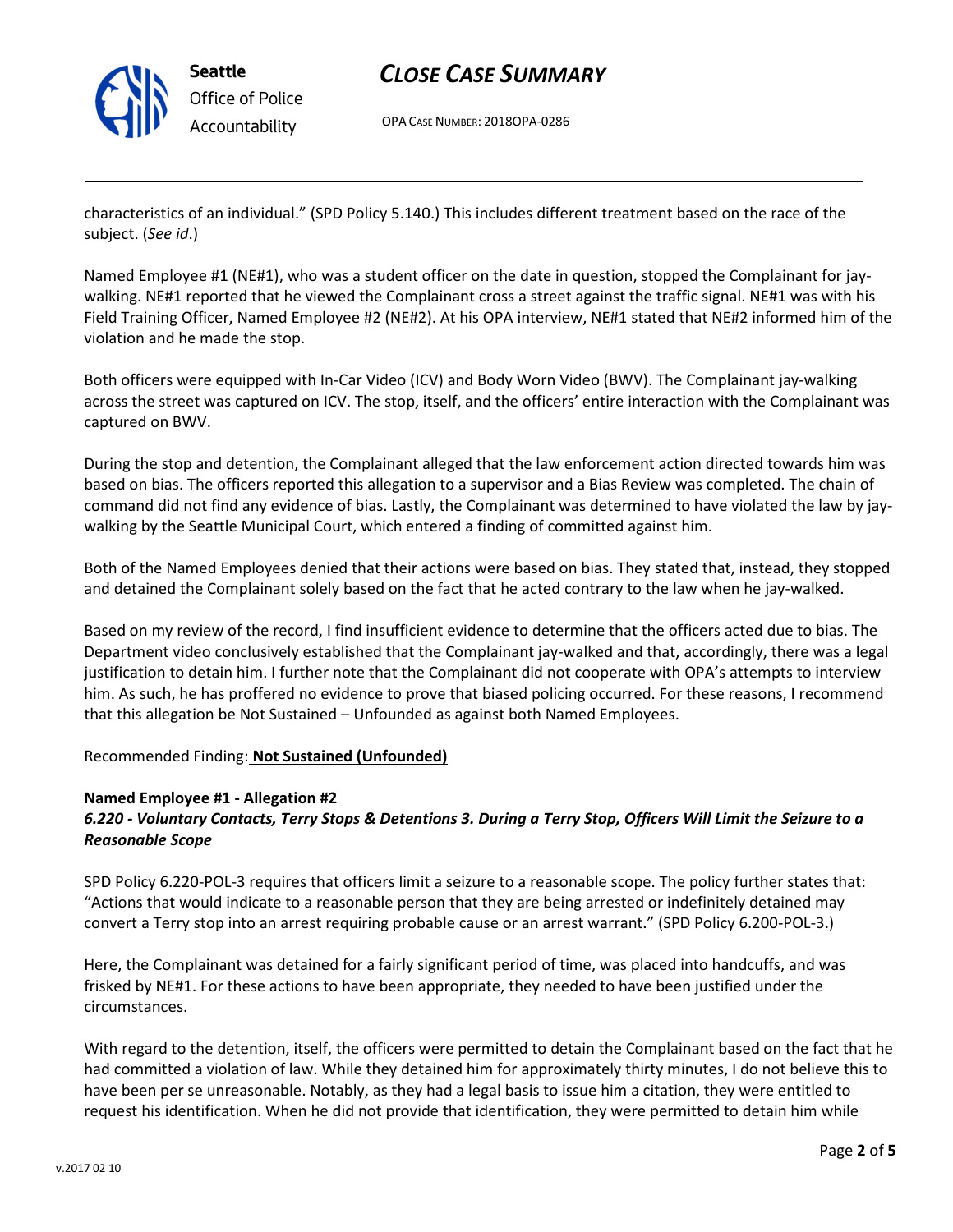

Seattle Office of Police Accountability

# CLOSE CASE SUMMARY

OPA CASE NUMBER: 2018OPA-0286

waiting for a fingerprint scanner. He ultimately provided his identifying information, was issued a citation, and was then timely released from the scene.

I further find that it was reasonable to handcuff the Complainant. From my review of the video, he appeared to be intoxicated. His balance was off and he slurred his words. He used repeated profanity towards the officers. He also appeared to threaten to assault them, stating: "take that shit off, I'll fuck you up" and "no, I ain't threatening to fight you. If I met you in a parking lot, I'd have fucked your ass up by now." NE#1 also reported, and the video corroborated, that the Complainant repeatedly raised and waved his arms, pointed his fingers towards the officers, and put his hands in his pockets even when asked not to do so. Given the totality of the Complainant's conduct, statements, and actions, it was appropriate and warranted to handcuff him.

Lastly, I find that the protective frisk of the subject was justified in this case. As discussed above, the subject was verbally aggressive, threatened the officers, and repeatedly moved and waved his arms and pointed his fingers in a manner that a reasonable officer in the Named Employees' place could plausibly have found to be dangerous. Moreover, based on my review of the BWV, the Complainant was wearing a loose jacket with deep pockets and a backpack. While I could not see any bulges in the Complainant's pockets consistent with a weapon, that does not mean that the officers did not reasonably believe this to be the case in the immediacy of the moment. Ultimately, I find that the frisk of the Complainant was legally justified as the officers reasonably suspected that the Complainant could be armed and could be presently dangerous.

For these reasons, I recommend that this allegation be Not Sustained – Lawful and Proper as against both Named Employees.

Recommended Finding: Not Sustained (Lawful and Proper)

### Named Employee #1 - Allegation #3

### 6.220 - Voluntary Contacts, Terry Stops & Detentions 8. Officers May Conduct a Frisk or Pat-Down of Stopped Subject(s) Only if [...]

SPD Policy 6.220-POL-8 provides that officers may conduct a frisk or pat-down of a detained subject only if they reasonably suspect that the subject may be armed and presently dangerous.

For the same reasons as provided above (see Named Employee #1, Allegation #2), I recommend that this allegation be Not Sustained – Lawful and Proper as against both Named Employees.

Recommended Finding: Not Sustained (Lawful and Proper)

#### Named Employee #1 - Allegations #4 5.001 - Standards and Duties 10. Employees Shall Strive to be Professional

SPD Policy 5.001-POL-9 requires that SPD employees "strive to be professional at all times." The policy further instructs that "employees may not engage in behavior that undermines public trust in the Department, the officer, or other officers." (SPD Policy 5.001-POL-9.) The policy further states the following: "Any time employees represent the Department or identify themselves as police officers or Department employees, they will not use profanity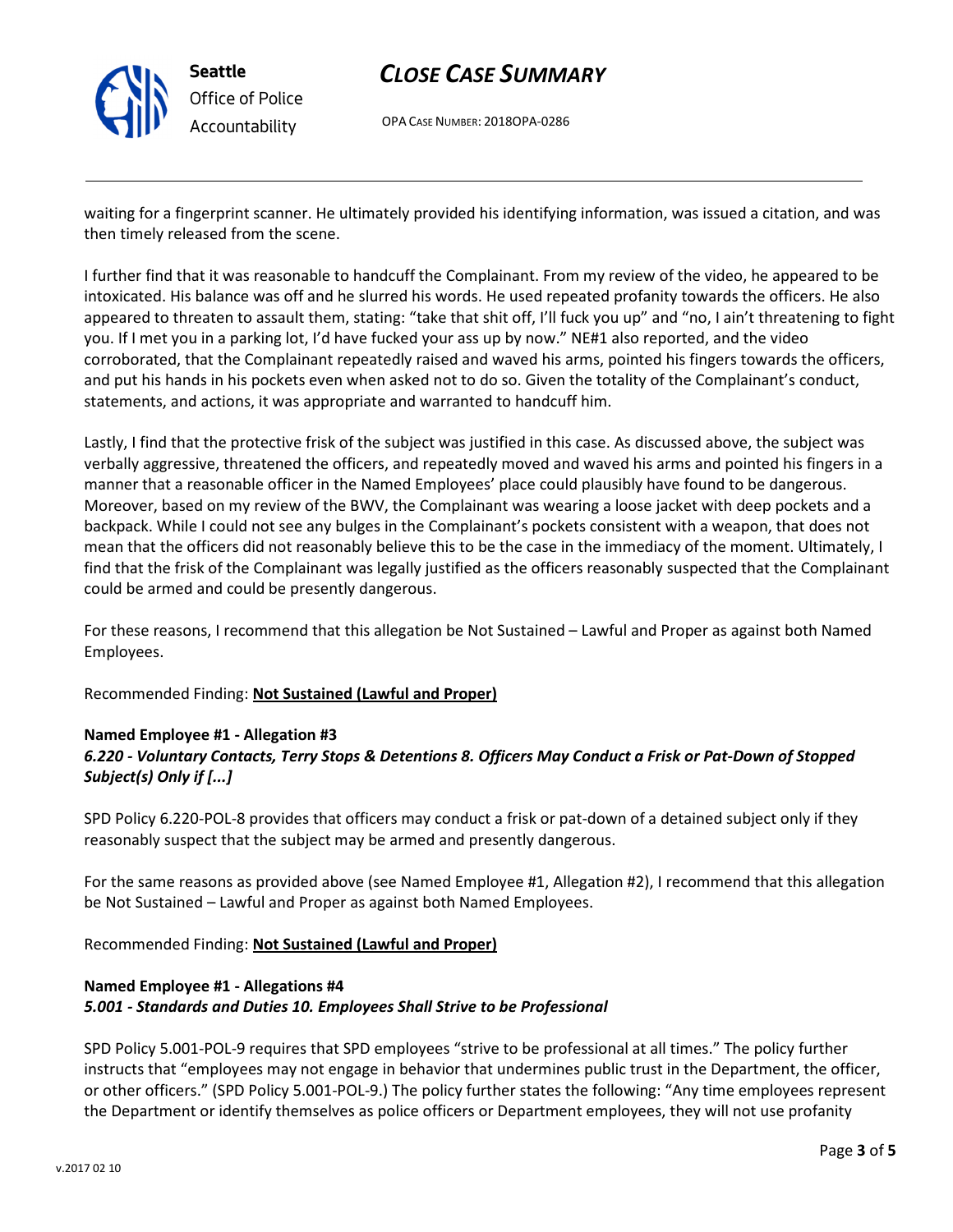

## CLOSE CASE SUMMARY

OPA CASE NUMBER: 2018OPA-0286

directed as an insult or any language that is derogatory, contemptuous, or disrespectful toward any person." (Id.) Lastly, the policy instructs Department employees to "avoid unnecessary escalation of events even if those events do not end in reportable uses of force." (Id.)

Based on my review of the BWV, which captured the entirety of the stop and detention of the Complainant, I found no evidence that NE#1 engaged in unprofessional behavior. Notably, he was dealing with an individual who was intoxicated, belligerent, and aggressive. Under the circumstances, I find that his behavior and interactions with the Complainant were appropriate and professional. As such, I recommend that this allegation be Not Sustained – Unfounded.

#### Recommended Finding: Not Sustained (Unfounded)

### Named Employee #1 - Allegation #5 5.001 - Standards and Duties 6. Employees May Use Discretion

As indicated in SPD Policy 5.001-POL-5, "[e]mployees are authorized and expected to use discretion in a reasonable manner consistent with the mission of the department and duties of their office and assignment." This policy further states that "[t]he scope of discretion is proportional to the severity of the crime or public safety issue being addressed." (SPD Policy 5.001-POL-5.)

It was alleged that, in performing the stop in this case, NE#1 abused his discretion. In evaluating jay-walking cases, the question always arises of whether it is a truly necessary exercise of police authority and usage of Department resources. Such stops have been criticized as simply serving as pretext to look for other more serious crimes, such as open warrants or possession of narcotics and firearms. On the other hand, however, jay-walking is against City law, which SPD officers are sworn to uphold. Until that law changes, such stops can and will lawfully occur.

Ultimately, this is a question that is much larger than this DCM. The issue before OPA here is whether NE#1 had a lawful basis for stopping and detaining the Complainant and whether, when he did so, he properly exercised his discretion. Based on my review of the ICV, I find that he did have a legal basis for the stop. Similarly, I find that, when he effectuated the stop, he reasonably used the discretion afforded to him as a police officer.

As such, I recommend that this allegation be Not Sustained – Unfounded.

### Recommended Finding: Not Sustained (Unfounded)

### Named Employee #2 - Allegations #1 5.140 - Bias-Free Policing 2. Officers Will Not Engage in Bias-Based Policing

For the same reasons as stated above (see Named Employee #1, Allegation #1), I recommend that this allegation be Not Sustained – Unfounded.

Recommended Finding: Not Sustained (Unfounded)